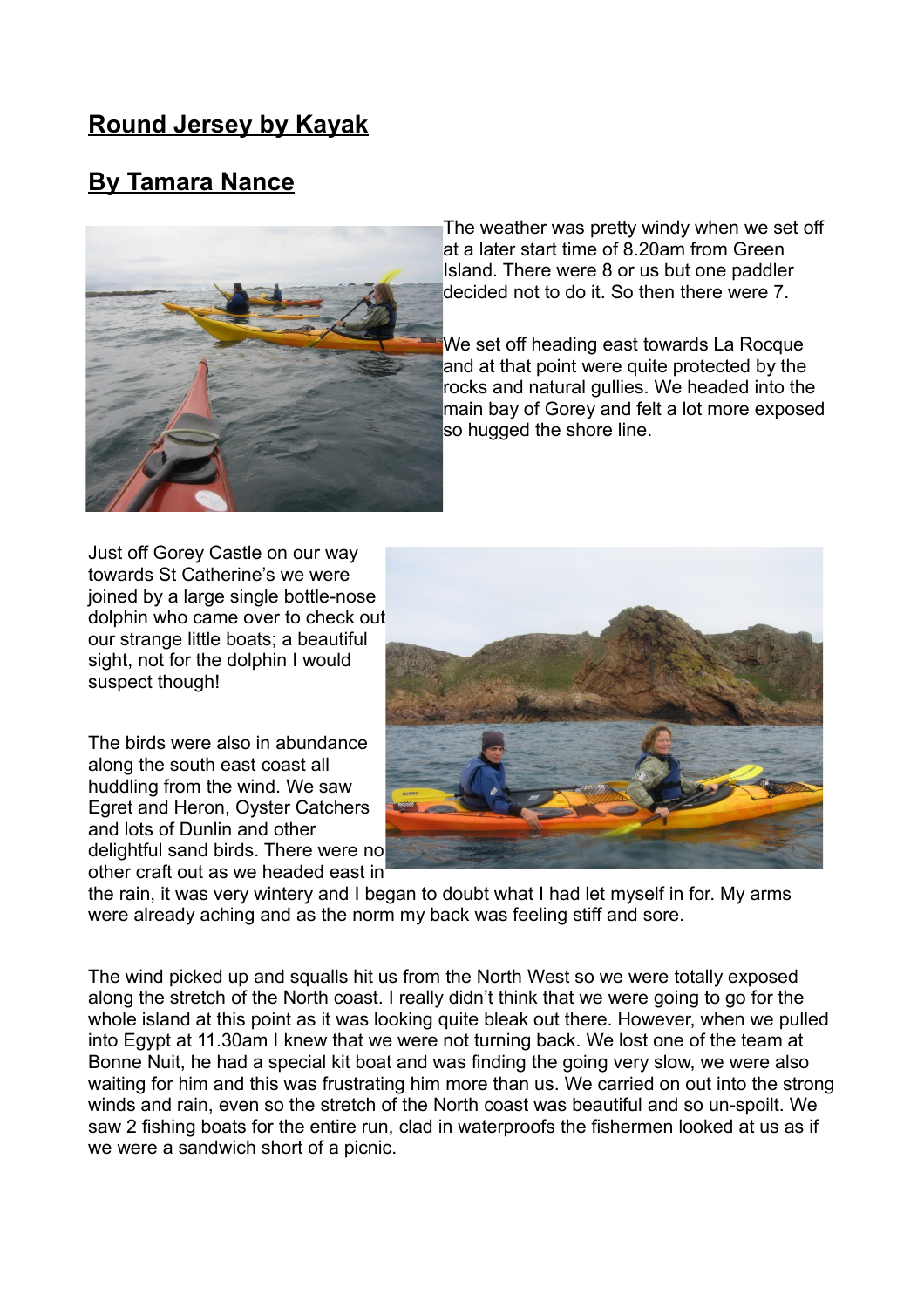Greve De Lecq was no longer such a great idea for a lunch stop as the tide turn was imminent and we didn't want to get caught paddling into the flow. We decided to make a stop at Plemont. Oh boy and did that seem a long way from Greve! We had a surf landing which for one of the team ended in a washing machine cycle up the beach, he was fine but a bit knocked out by the force or the shore break. We stopped for 20 minutes and had a stretch and bite to eat and waited for the tide to turn in our favour to start heading south.

I had never paddled further than Plemont and I understand why now! It was very RUFF! Waves were bouncing off the cliff walls which were the most incredible colour and formation. Hissing, sucking swells had us bobbing around like corks and it was hard to find the direction you wanted to take as the boats seemed to have their own free will. I actually felt sea sick and wished that I had skied around the island at this point! We found our way past Pinnacle rock and the back side of L'Etacq, the bird life was amazing here too, which surprised me. Lots of Cormorants and Oyster Catchers. Pinnacle from the sea looks quite short and stocky I hadn't imagined it to look like that at all. The colours of the cliffs were amazing against the blue of the sea. We turned in to the bay…Hurray…. the wind started to drop off BUT the swell picked up.

We crossed St Ouens bay at about 3.30pm and it took less time than I had imagined for such a stretch of water, the swell was bout 10 ft out there and we kept losing site of each other and the land. Pretty cool though too! I felt like I was in Hawaii 5 O at that point. We could hear the waves crashing on to the beach so imaged that there were a few surfers having fun inshore.



We stopped for a wait off Corbiere, OH BOY! The swell was huge! One paddler went outside the lighthouse island and we ventured through the straights and landed on the rapidly submerging cause way. That was hairy trying to get back on board, I lost my paddle and got turned out of my boat, and was quite frightened by the force of a foot of water. Mark, one of my fellow paddlers got me back into the boat and Howard retrieved my paddle, so great team work for a damsel in distress….

This is when I started to hurt!

The cliffs were beautiful and the light fabulous as the day broke open with the most heavenly light. The swell and wind were behind us but my boat decided to crab its way home like a super market trolley, so I was exhausted and didn't have the strength to keep it on track. I trailed

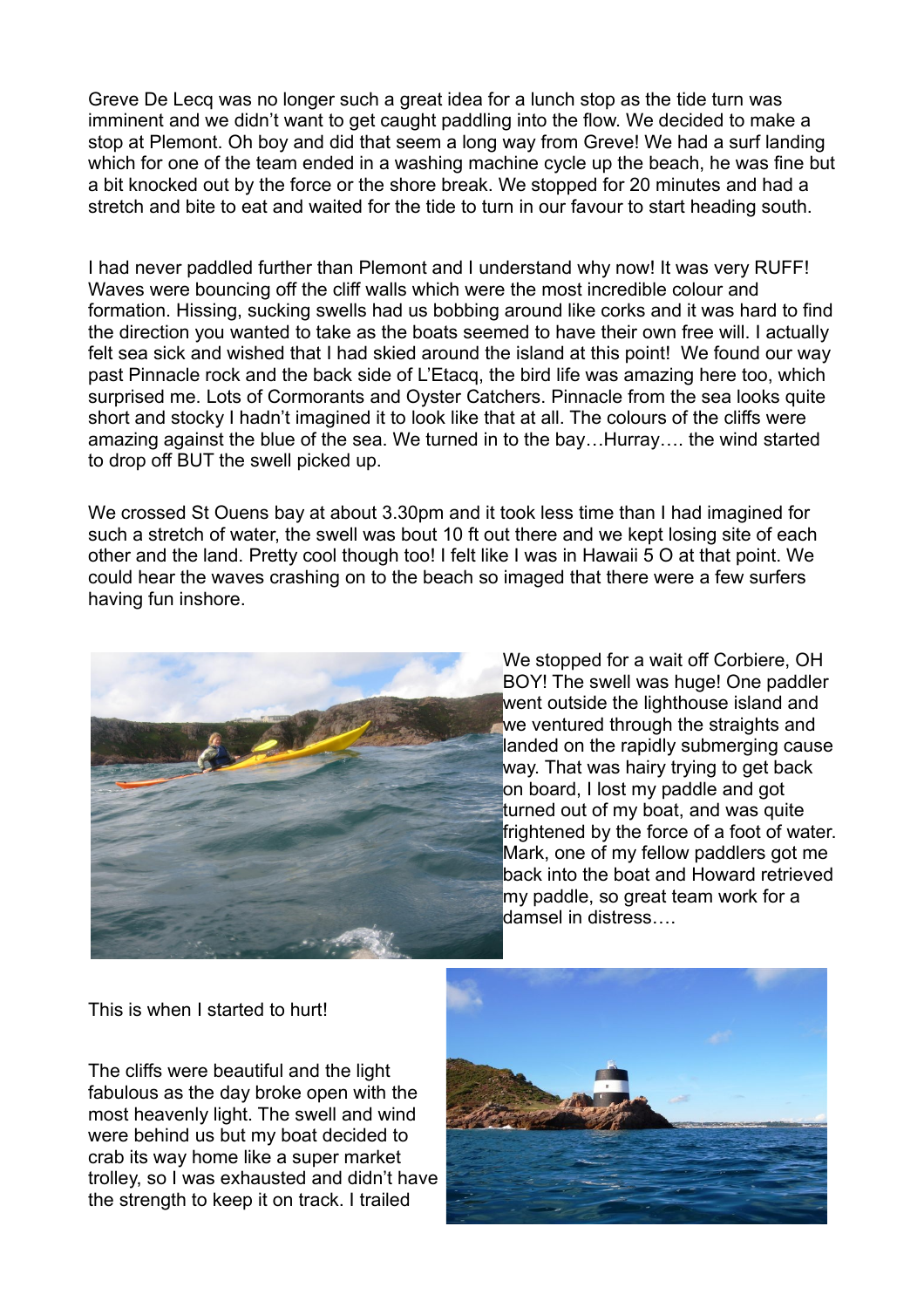back with another paddler and tried to keep the boat on course but really struggled. I kept on going but wanted to just stop, cry and feel sorry for myself, I was exhausted and needed to have a rest. The problem with being at the back is that the forward paddlers will wait for you but as soon as you get close they start again! Now I know how the last snow skier feels in a group….I will be more considerate from now on….remind me when ever I'm not!

Just off Noirmont Point we watched the shipping lane with awe as 2 large vessels came along side. We waited and then paddled across St Aubin to the harbour in slack water, a killer as you appear to go backwards. We stayed together as a group to cross the lane, the harbour was pretty hectic with lots of ferries and small craft coming and going. You have a sense of being very tiny in a Kayak and therefore you wait until you really have got time to get across. It was at the harbour wall that the realization of what we had done hit us. What an experience we were having. Apparently we are now one of less than 50 people who have circumnavigated the island in this way before.

We could see Green Island ahead of us and it was the first time I have ever been pleased to look upon the "sore thumbs" as I call them or the flats at Le Squez. Dave, one of our coaches, really pepped me up here and I found some inner strength to just get myself back to the start. I was shattered with blistered hands, a sore back, elbows on fire and a head that was swimming with the confusion of the swell. He helped correct the crabbing action of the boat and the last stretch was that much easier as a result.

I couldn't believe it…..I was there, Green Island was looming ahead of me, and slowly but surely I paddled closer and finally landed on the beach……I cried from exhaustion, exhilaration and achievement but most of all I thought about all of you who had helped me when I was out there, knowing that you had all backed me to raise some money for Hospice Care, I under stand now why people get sponsored you just cant quit!

The grand total as I write this is a staggering: £1,500, with a few more sponsors coming in. My final total will be in the region of £1600.00 which will enable Hospice Care to run for 8 hours, 2 hours short of my time on the water. That is a mind blowing thought!

Thank you to all of you! And for those of you who may not have read this in time I would

like to make it to 10 hours of running time for Hospice, so if you have a pound to spare please donate it, God willing none of us will need their help and care but for those who do, it is an incredible place and without sponsorship and our donations would not be there.

Taking part: Will Lakeman, Mark Harris, Dave Priddis, Howard Phillips Tamara Nance. Derek Hairon.